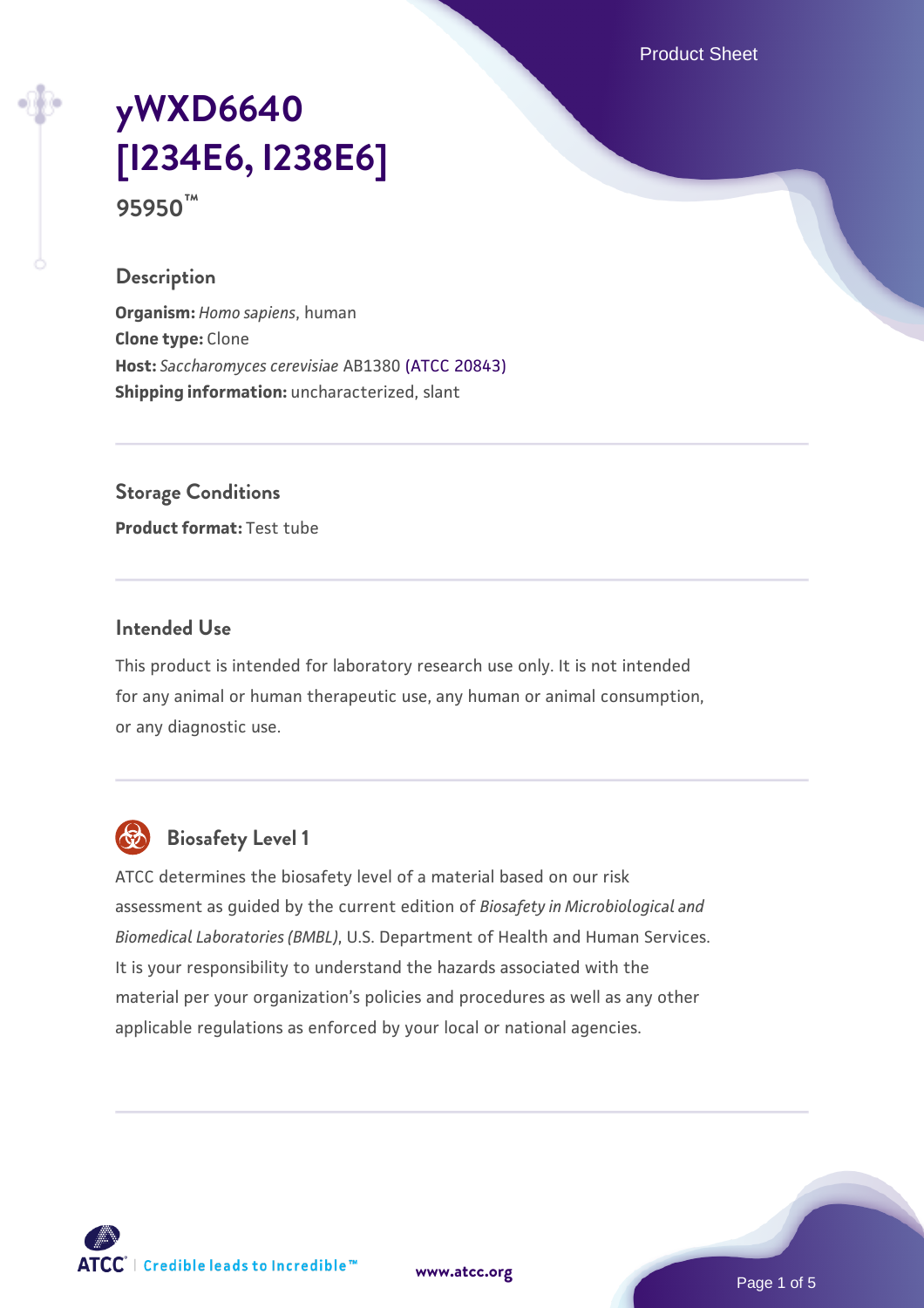#### **[yWXD6640 \[I234E6, I238E6\]](https://www.atcc.org/products/95950)** Product Sheet **95950**

# **Certificate of Analysis**

For batch-specific test results, refer to the applicable certificate of analysis that can be found at www.atcc.org.

#### **Insert Information**

**Type of DNA:** genomic **Genome:** Homo sapiens **Chromosome:** X **Gene name:** DNA Segment **Gene product:** DNA Segment **Contains complete coding sequence:** Unknown

#### **Vector Information**

**Type of vector:** YAC **Markers:** SUP4; URA3; TRP1

# **Growth Conditions**

**Medium:**  [ATCC Medium 1245: YEPD](https://www.atcc.org/-/media/product-assets/documents/microbial-media-formulations/1/2/4/5/atcc-medium-1245.pdf?rev=705ca55d1b6f490a808a965d5c072196) **Temperature:** 30°C

# **Notes**

More information may be available from ATCC (http://www.atcc.org or 703- 365-2620).

# **Material Citation**

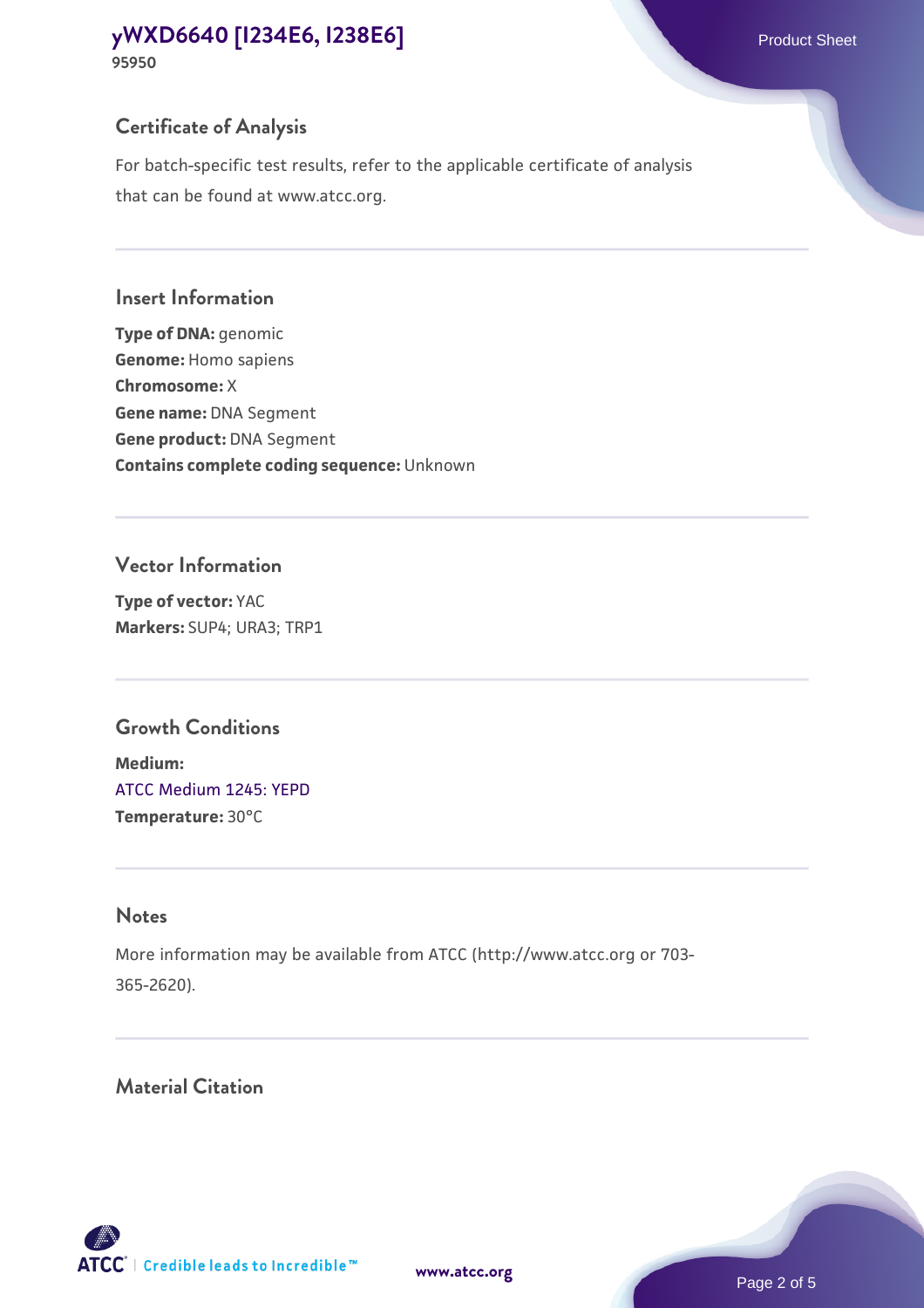# **[yWXD6640 \[I234E6, I238E6\]](https://www.atcc.org/products/95950)** Product Sheet **95950**

If use of this material results in a scientific publication, please cite the material in the following manner: yWXD6640 [I234E6, I238E6] (ATCC 95950)

#### **References**

References and other information relating to this material are available at www.atcc.org.

#### **Warranty**

The product is provided 'AS IS' and the viability of  $ATCC<sup>®</sup>$  products is warranted for 30 days from the date of shipment, provided that the customer has stored and handled the product according to the information included on the product information sheet, website, and Certificate of Analysis. For living cultures, ATCC lists the media formulation and reagents that have been found to be effective for the product. While other unspecified media and reagents may also produce satisfactory results, a change in the ATCC and/or depositor-recommended protocols may affect the recovery, growth, and/or function of the product. If an alternative medium formulation or reagent is used, the ATCC warranty for viability is no longer valid. Except as expressly set forth herein, no other warranties of any kind are provided, express or implied, including, but not limited to, any implied warranties of merchantability, fitness for a particular purpose, manufacture according to cGMP standards, typicality, safety, accuracy, and/or noninfringement.

#### **Disclaimers**

This product is intended for laboratory research use only. It is not intended for any animal or human therapeutic use, any human or animal consumption,



**[www.atcc.org](http://www.atcc.org)**

Page 3 of 5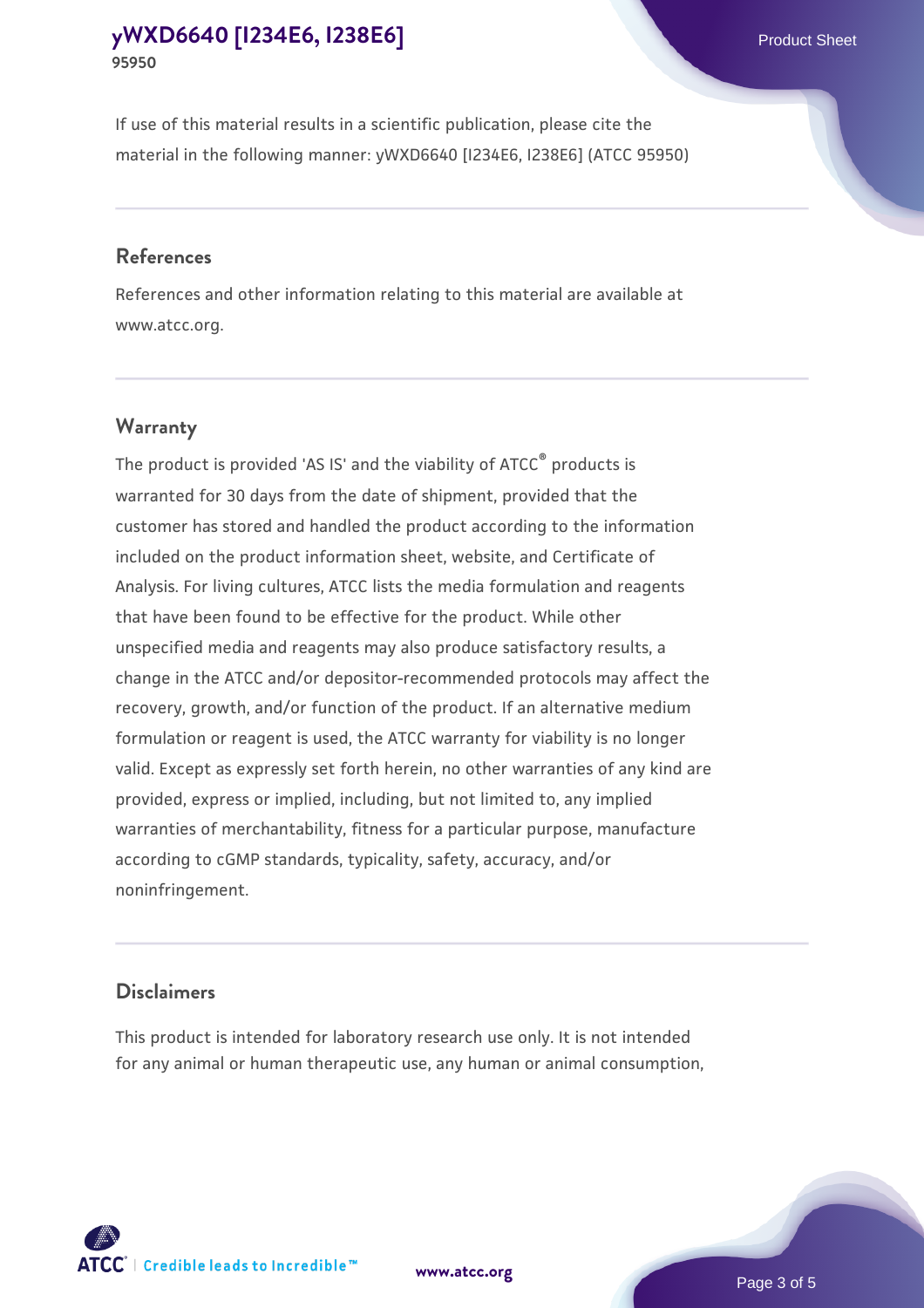or any diagnostic use. Any proposed commercial use is prohibited without a license from ATCC.

While ATCC uses reasonable efforts to include accurate and up-to-date information on this product sheet, ATCC makes no warranties or representations as to its accuracy. Citations from scientific literature and patents are provided for informational purposes only. ATCC does not warrant that such information has been confirmed to be accurate or complete and the customer bears the sole responsibility of confirming the accuracy and completeness of any such information.

This product is sent on the condition that the customer is responsible for and assumes all risk and responsibility in connection with the receipt, handling, storage, disposal, and use of the ATCC product including without limitation taking all appropriate safety and handling precautions to minimize health or environmental risk. As a condition of receiving the material, the customer agrees that any activity undertaken with the ATCC product and any progeny or modifications will be conducted in compliance with all applicable laws, regulations, and guidelines. This product is provided 'AS IS' with no representations or warranties whatsoever except as expressly set forth herein and in no event shall ATCC, its parents, subsidiaries, directors, officers, agents, employees, assigns, successors, and affiliates be liable for indirect, special, incidental, or consequential damages of any kind in connection with or arising out of the customer's use of the product. While reasonable effort is made to ensure authenticity and reliability of materials on deposit, ATCC is not liable for damages arising from the misidentification or misrepresentation of such materials.

Please see the material transfer agreement (MTA) for further details regarding the use of this product. The MTA is available at www.atcc.org.

#### **Copyright and Trademark Information**

© ATCC 2021. All rights reserved.

ATCC is a registered trademark of the American Type Culture Collection.